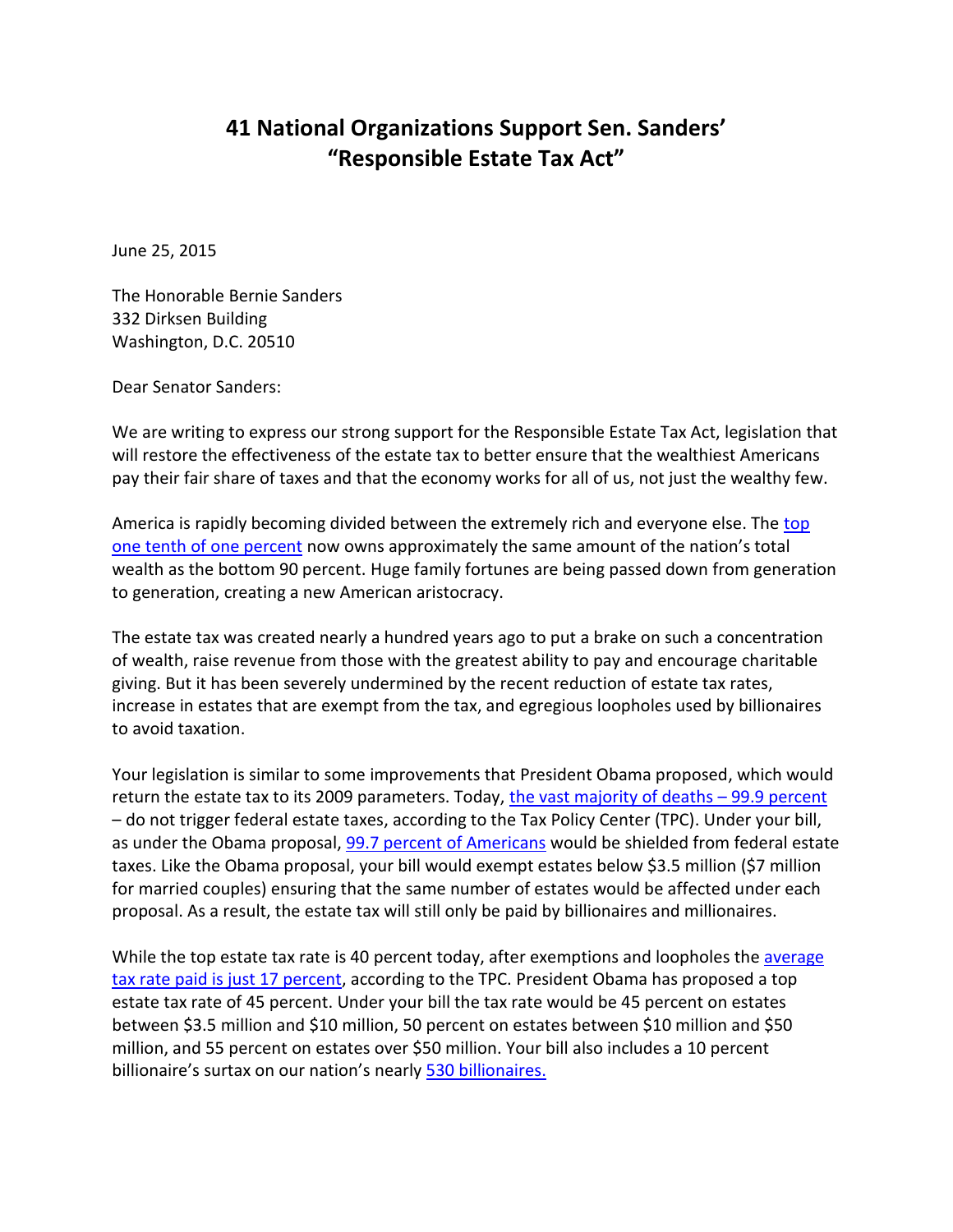Despite wild assertions to the contrary, only about [20 small business and small family farm](http://www.cbpp.org/cms/?fa=view&id=2655)  [estates](http://www.cbpp.org/cms/?fa=view&id=2655) nationwide owed any estate tax in 2013, according to the TPC. Your legislation includes additional protections to ensure the impact on family farms from your legislation is negligible. It is important to note that [no farm has ever been lost](http://america.aljazeera.com/opinions/2015/3/the-estate-tax-isnt-destroying-family-farms.html) as a result of the estate tax.

To safeguard against evasion, your bill proposes to close a number of loopholes that allow the very wealthy to dodge estate taxes. For example, the Grantor Retained Annuity Trust (GRAT) is a specialized trust that allows families, such as the Waltons and Sheldon Adelson, to pay little if any estate and gift taxes on estates worth billions of dollars. This loophole may have cost the U.S. Treasury [\\$100 billion since 2000,](http://www.bloomberg.com/news/2013-12-17/accidental-tax-break-saves-wealthiest-americans-100-billion.html) according to Bloomberg.

The current estate tax is projected to raise \$246 [billion over 10 years](https://www.cbo.gov/sites/default/files/cbofiles/attachments/45069-2015-03-BudgetDataProjections-3.xlsx). President Obama's reforms would raise an additional \$156 [billion over 10 years.](https://www.jct.gov/publications.html?func=startdown&id=4739) While there is not yet a revenue estimate for your bill, it is expected to raise even more revenue than the President's reforms.

The richest Americans can afford to contribute this additional revenue, which would have a big effect on the country. For example, the 10-year shortfall in the [highway and mass transit trust](https://www.cbo.gov/sites/default/files/cbofiles/attachments/43884-2015-01-HighwayTrustFund.pdf)  [funds is \\$168](https://www.cbo.gov/sites/default/files/cbofiles/attachments/43884-2015-01-HighwayTrustFund.pdf) billion. The cost of President Obama's proposal to provide all low- and moderateincome 4-year-olds with high-quality, publicly-funded preschool is  $$75$  billion over 10 years.

People achieve significant wealth by various means – through birth, inheritance, hard work, brilliant ideas and good luck. But their success often depends on the benefits derived from public investments in infrastructure, education, research, and a legal system to protect property rights. No one is guaranteed success in America, but everyone deserves a fair shot to succeed. The promise of America should be for everyone, not just for the wealthy. For all of these reasons, we strongly support the Responsible Estate Tax Act.

Sincerely,

AFL-CIO Agenda Project Action Fund Alliance for a Just Society Americans for Democratic Action (ADA) American Association of University Women (AAUW) American Federation of Government Employees American Federation of Teachers Americans for Tax Fairness, a coalition of [425 endorsing organizations](http://www.americansfortaxfairness.org/about/endorsements/) Campaign for America's Future Center for Community Change Action Center for Effective Government Citizens for Tax Justice Coalition on Human Needs Communications Workers of America Democracy for America Demos